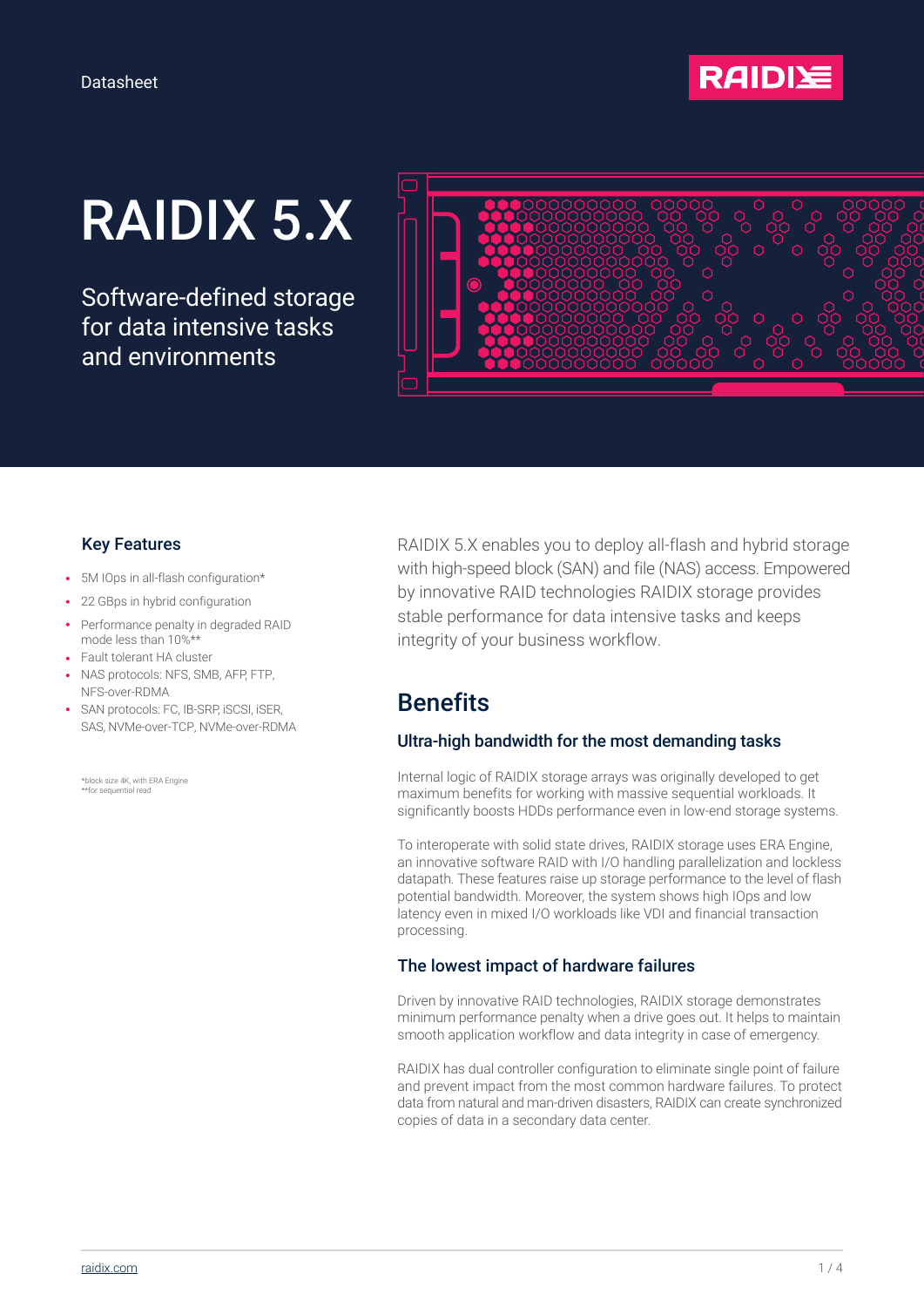

#### Easy integration into existing infrastructure

\*file and block protocols cannot be provided at the same time

RAIDIX storage provides access via file (NFS, SMB, AFP, FTP, NFS-over-RDMA) or block (FC, IB, iSCSI, iSER, NVMe-over-TCP, NVMe-over-RDMA) protocols\*.

To provide more hardware freedom, RAIDIX data storage works with any drive from any vendor. Software-driven architecture eliminates storage vendor lock-in and minimizes costs of regular hardware modernizations.

#### Ready for non-standard projects

Due to simple integration with parallel file systems, RAIDIX data storage can be easily adjusted to outsized and non-trivial installations. Depending on the file system features, storage will get additional scalability, ability to work with immense data volumes or gain performance in multi-node projects.

RAIDIX + Lustre. Collaborating with Lustre FS, RAIDIX storage meets the needs of data storage for HPC clusters.

### Features

#### HA cluster mode

RAIDIX data storage can be deployed both as a single and as a dual controller system. To prevent hardware failures RAIDIX uses dual controller configuration as a high-availability (HA) cluster. Doubling hardware platform is the first step to reach an enterprise-grade level of data protection.

The system controllers interact via Ethernet, InfiniBand, iSCSI, in order to synchronize the cache and status of controllers.

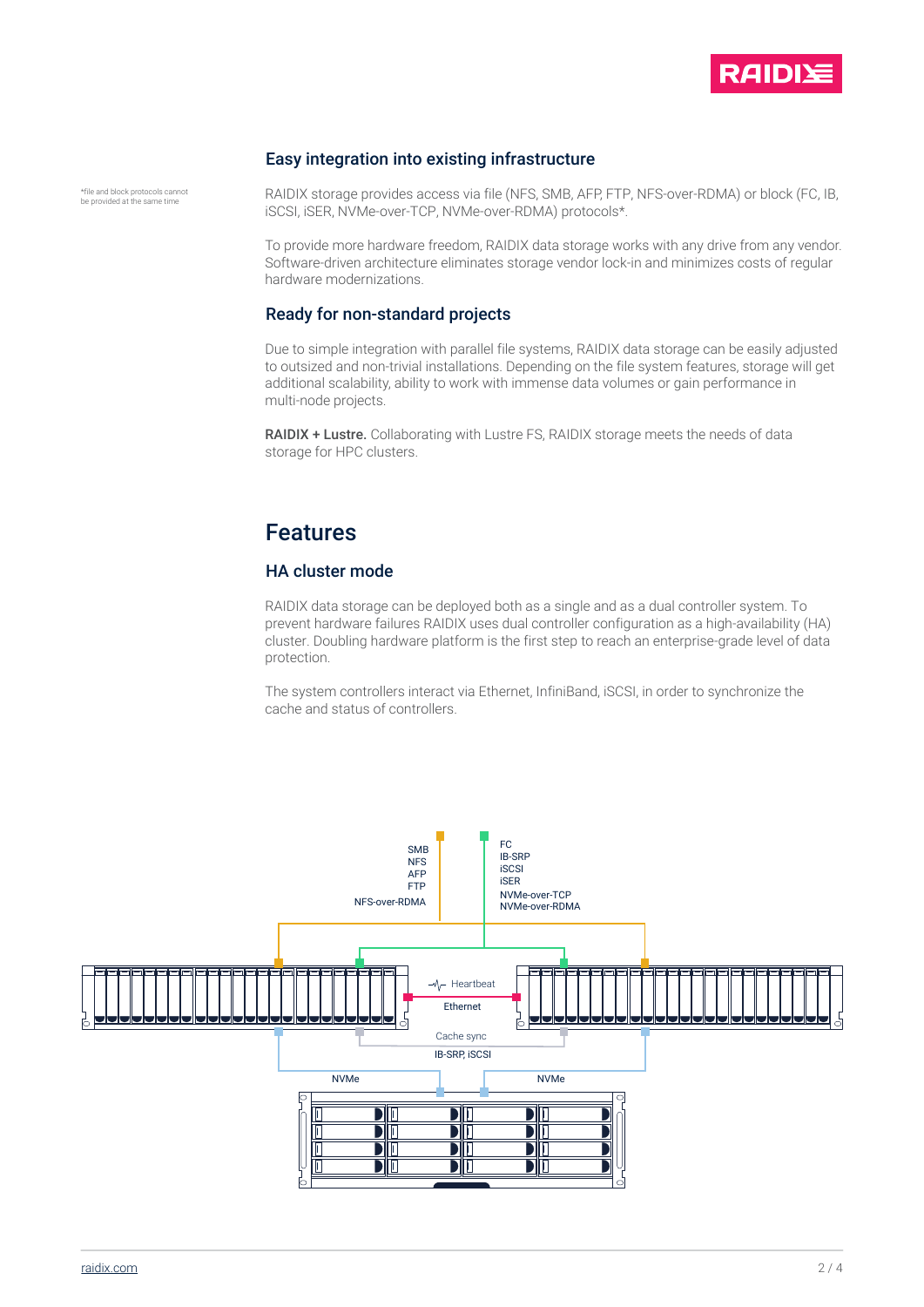

#### The fastest RAID rebuild

The core technology of RAIDIX storage software is the ultra fast RAID engine implemented in the operating system kernel. It is based on unique checksum calculation approach with specific data allocation on CPU vector register.



High checksum calculation speed (25GBps per CPU core) helps RAIDIX to keep stable performance level and decrease system reconstruction time in case of drives failure.

# Functionality

|                                | <b>Speed Acceleration</b>                                                                                                             |  |
|--------------------------------|---------------------------------------------------------------------------------------------------------------------------------------|--|
| Fast RAID for HDD              | Innovative RAID algorithms bring maximum benefits for working with massive sequential workloads                                       |  |
| <b>ERA Engine</b>              | Ultra-fast RAID engine works efficiently with NVMe and SSD devices                                                                    |  |
| QoSmic                         | Self-learning QoS technology automatically prioritizes workloads from the valuable business services<br>and applications              |  |
| <b>Advanced Reconstruction</b> | Automatically excludes the slowest drives from reading operations to keep high level of total array<br>performance                    |  |
| SSD cache                      | Increases system performance due to fast drives used as a buffer for frequently requested data                                        |  |
| Adaptive Read-Ahead            | Data caching technology analyzes incoming workload, predicts it, and then puts it into cache for overall<br>system acceleration       |  |
|                                | <b>Data Availability</b>                                                                                                              |  |
| Fast RAID rebuild              | Unique checksum calculation approach ensures record speed of RAID reconstruction                                                      |  |
| Dual Controller Mode           | Solution employs additional hardware controller to eliminate single point of failure. Works in the<br>asynchronous Active-Active mode |  |
| Partial Reconstruction         | Reconstructs only those particular drive areas where data has been changed. It is possible<br>with the help of RAID logical mapping   |  |
| RAID <sub>7.3</sub>            | Performance of RAID 7.3 is similar to RAID 6, but RAID 7.3 has triple parity that significantly increases<br>reliability level        |  |
|                                |                                                                                                                                       |  |
| RAID N+M                       | RAID with the highest rate of data reliability, where users can set the number of disks for checksums allocation                      |  |